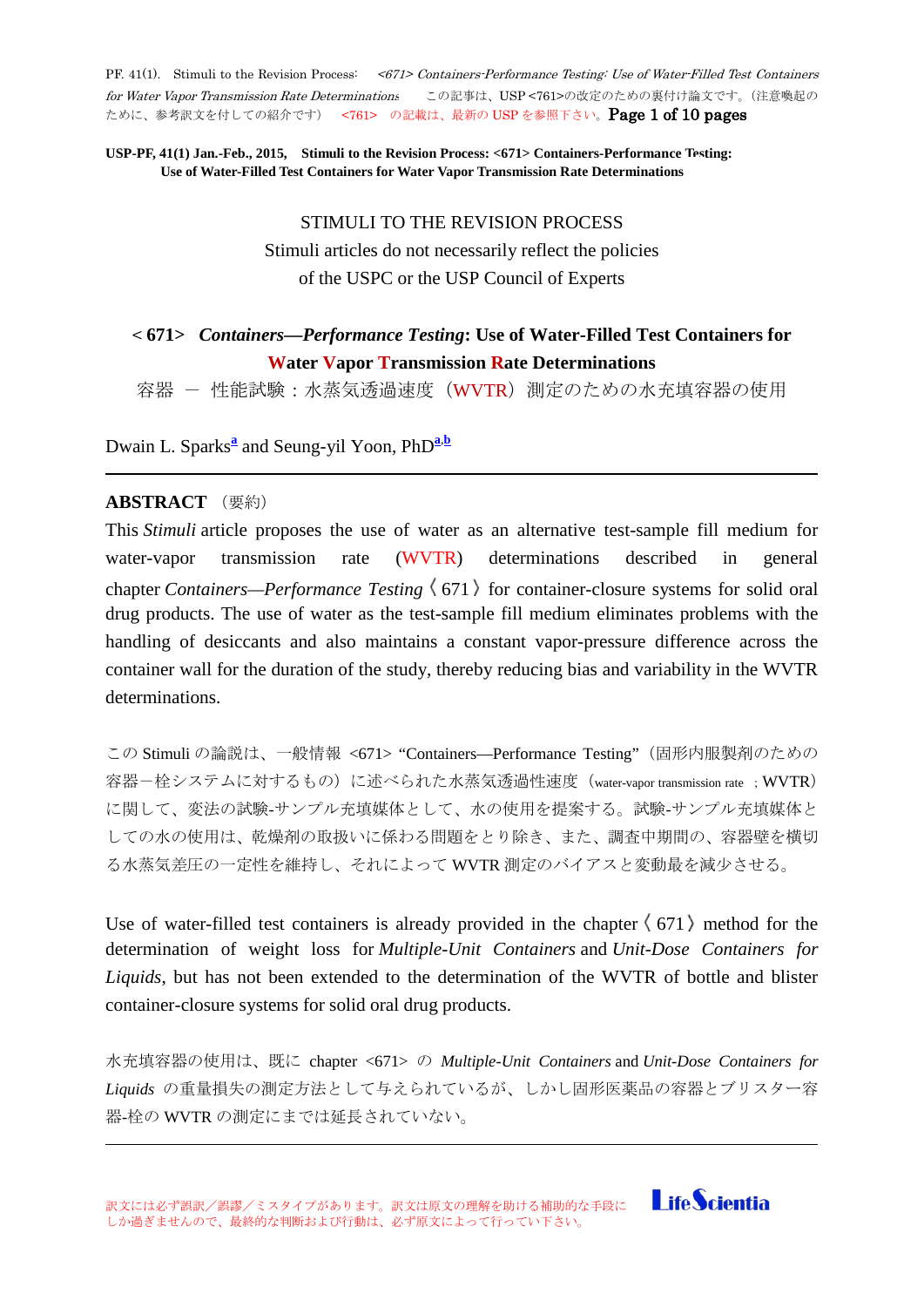| PF. 41(1). Stimuli to the Revision Process: <671> Containers Performance Testing: Use of Water-Filled Test Containers<br>for Water Vapor Transmission Rate Determinations この記事は、USP<761>の改定のための裏付け論文です。(注意喚起の<br>ために、参考訳文を付しての紹介です) <761> の記載は、最新の USP を参照下さい。Page 2 of 10 pages |
|----------------------------------------------------------------------------------------------------------------------------------------------------------------------------------------------------------------------------------------------------------------------------------|
| 目<br>次                                                                                                                                                                                                                                                                           |
| $1_{-}$                                                                                                                                                                                                                                                                          |
| 2. USE OF DESICCANTS FOR WVTR DETERMINATION                                                                                                                                                                                                                                      |
|                                                                                                                                                                                                                                                                                  |
| USE OF WATER AS AN ALTERNATIVE FILL MEDIUM<br>3                                                                                                                                                                                                                                  |
|                                                                                                                                                                                                                                                                                  |
| 3.1 Experience with Water-Filled Test Containers (水充填試験容器での経験)  5                                                                                                                                                                                                                |
|                                                                                                                                                                                                                                                                                  |
| 3.3 Comparison of Results for Water-Filled and Desiccant-Filled Test Containers                                                                                                                                                                                                  |
|                                                                                                                                                                                                                                                                                  |
|                                                                                                                                                                                                                                                                                  |
|                                                                                                                                                                                                                                                                                  |
| REFERENCES                                                                                                                                                                                                                                                                       |
|                                                                                                                                                                                                                                                                                  |

――――――――\*\*\*―――――――

<span id="page-1-0"></span>1. INTRODUCTION (はじめに)

Traditionally, the water-vapor transmission rate (WVTR) of container-closure systems for solid oral drug products has been determined by using desiccant-filled test containers stored in environmental chambers to create a difference in relative humidity (RH) or vapor pressure inside versus outside the test containers. Use of desiccants can be problematic, however, because an inadequate amount of desiccant or incompletely dried desiccant may result in variability of the vapor-pressure differences between the inside and outside of the container during the study. This potential variability of the vapor-pressure difference can both bias and increase variability in WVTR determinations.

従来、固形経口製剤の容器-栓システムの水-蒸気透過速度(water-vapor transmission rate ; WVTR)は、乾 燥剤を充填した試験容器を使用して測定がされている。この試験容器は、試験容器の内外の相対湿

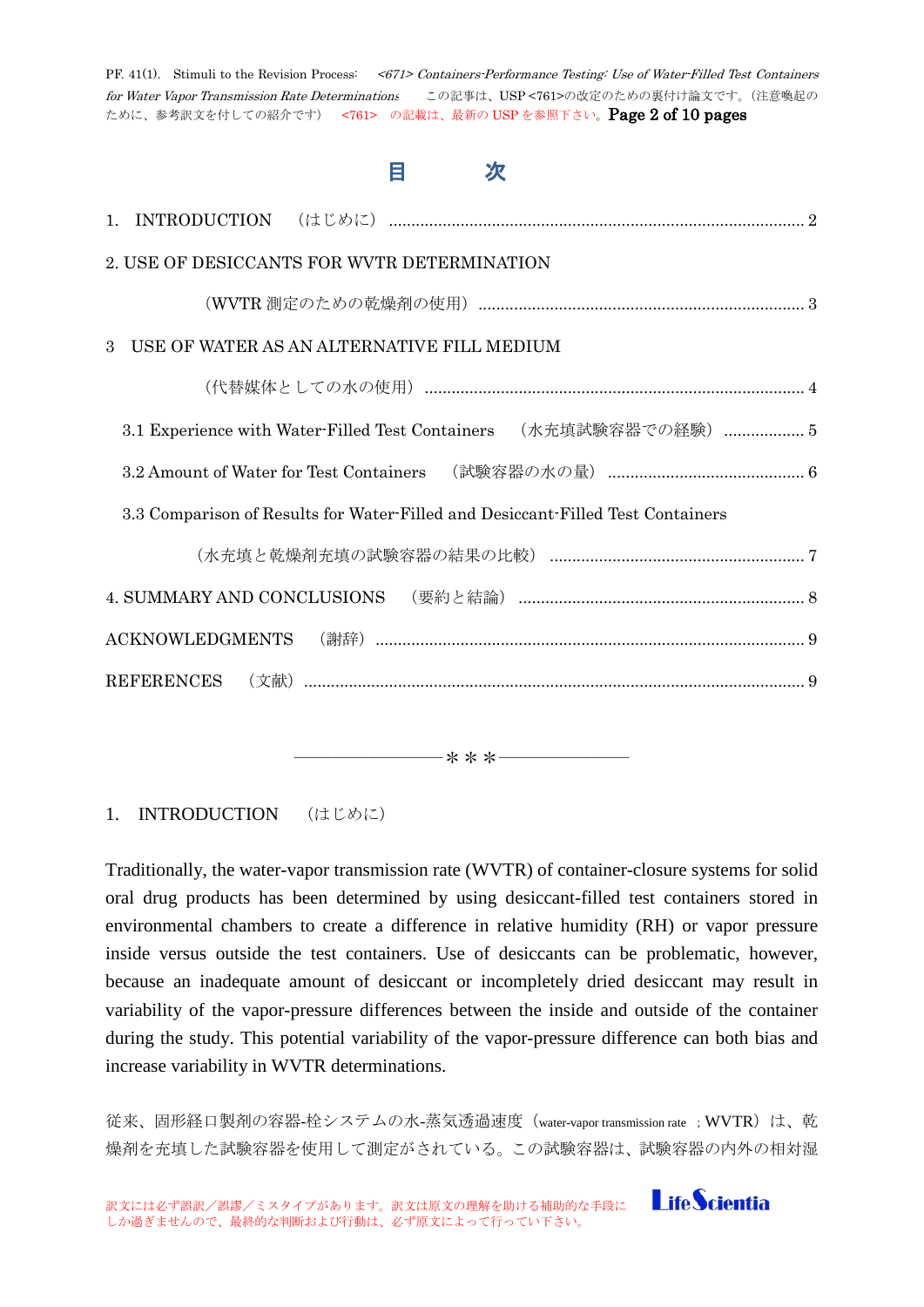PF. 41(1). Stimuli to the Revision Process: <671> Containers-Performance Testing: Use of Water-Filled Test Containers for Water Vapor Transmission Rate Determinations この記事は、USP <761>の改定のための裏付け論文です。(注意喚起の ために、参考訳文を付しての紹介です) <761> の記載は、最新の USP を参照下さい。Page 3 of 10 pages

度(RH)の差異、または水蒸気圧の差異を生じさせるために、環境チャンバーに保存する。しか しながら、乾燥剤の使用は問題をもっている。というのは、乾燥剤の不適切な量あるいは不完全に 乾燥した乾燥剤は、調査中の容器の内外間の水蒸気圧力の差異の変動を起こさせる可能性のあるこ とが挙げられる。この水蒸気圧力差の変動性が生じる可能性は、WVTR 測定において「バイアス(偏 り)」と「変動性の増大」の両方を生じさせるに違いない。

Eli Lilly and Company has proposed that the water-filled container method be adopted as an industry standard, by inclusion in general chapter  $(671)$ , for WVTR determinations of container-closure systems for solid oral drug products. The authors anticipate that readers will incorporate this alternative method into their WVTR testing program.

Eli Lilly and Company は、固形内服剤の容器栓システムの WVTR 測定に対して、業界標準として、 水充填容器法(water-filled container method)を、general chapter <671> に採用することを提案する。 筆者等は、この論説を読まれた方々が WVTR 試験プログラムに、この変法を含めることを期待す るものである。

# <span id="page-2-0"></span>2. USE OF DESICCANTS FOR WVTR DETERMINATION (WVTR 測定のための乾燥剤の使用)

According to the WVTR methods described in chapter *Containers—Performance Testing*  $671$ ), test containers are to be filled with sufficient anhydrous desiccant to maintain an inside RH close to 0% during the study. Desiccant-filled test containers are held in an environmental chamber, and weight determinations are made over time. Under constant environmental conditions, plastic [e.g., polyethylene, polypropylene, polyvinylchloride (PVC), and polychlorotrifluoroethylene (PCTFE)] container walls reach a steady state of water concentration after a preconditioning period.

chapter *Containers—Performance Testing* <671> に述べられている WVTR に従えば、試験容器は充 分な量の無水の乾燥剤(anhydrous desiccant)を充填する。これは、調査中には、容器内を 0%に近い相 対湿度に維持するたである。乾燥剤を充填した試験容器を環境チャンバー中に置き、経時的(over time) に重量を測定する。一定の環境条件下で、プラスチック(例えば、polyethylene、polypropylene、 polyvinylchloride (PVC) および polychlorotrifluoroethylene (PCTFE)) 製容器の壁は、プレコンディ ショング期間後に、水分濃度が一定の状態(steady state)に到達する。

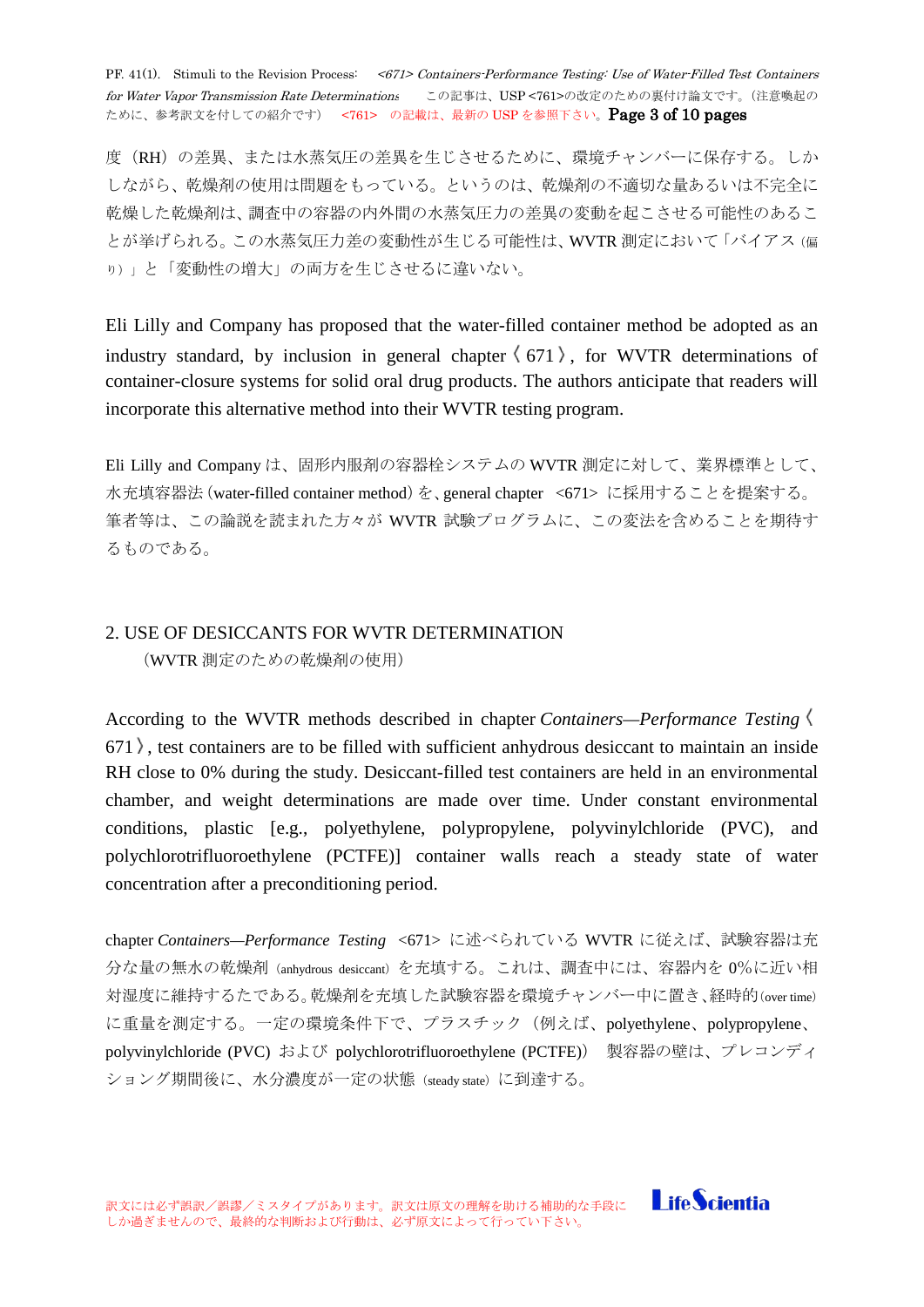PF. 41(1). Stimuli to the Revision Process: <671> Containers-Performance Testing: Use of Water-Filled Test Containers for Water Vapor Transmission Rate Determinations この記事は、USP <761>の改定のための裏付け論文です。(注意喚起の ために、参考訳文を付しての紹介です) <761> の記載は、最新の USP を参照下さい。Page 4 of 10 pages

The inside RH remains constant during testing if adequate anhydrous desiccant is present. The weight gain of the desiccant is determined at this steady-state condition and is translated into a permeation rate for the test container-closure system. In this *Stimuli* article, %RH is used to express the environmental chamber conditions and the headspace inside the test containers.

試験容器の内側の相対湿度は、もし、適切な無水の乾燥剤が存在しているのであれば、試験期間中 は一定の状態で存在している。この定常状態条件 (steady-state condition) で、この乾燥剤の重量増加 (weight gain)の測定を行い、試験対象となった容器-栓システムの透過速度(permeation rate)を算出する。この *Stimuli* の論説では、"%RH"は、「環境用チャンバー(environmental chamber)の条件」と「試験容器内側 のヘッドスペース(上部空間)」を表現するために使用する。

To obtain reliable WVTR determinations, humidity must remain constant inside and outside the test container throughout the study. Results from desiccant-filled test containers do not account for potential variability introduced if the internal RH of test containers neither starts at 0%, nor remains at 0% during the study. A recent *Stimuli* article describes improvements in desiccant preparation that are designed to maintain the internal RH below 10% throughout the study. However, this internal RH range (0%–10%) translates to variability in the internal RH. In contrast, a test container filled with water will maintain a constant RH (100%) from the beginning to the end of the WVTR study, thereby reducing potential variability.

信頼できる WVTR の測定を得るために、湿度(humidity;訳注 相対湿度であろう。以下同じ)は、調査期間 を通じて、試験容器内外を一定に保たねばならない。乾燥剤を充填した試験容器からの結果は、試 験容器の内部の RH が 0% でスタートしたか、あるいは試験中に 0% に維持されていたかが判ら ず、入ってくる変動因子に関しての説明として利用できない。この *Stimuli* の論説では、調査中に 内部の RH が 10%以下に維持されるように設計された乾燥剤充填試験容器(desiccant preparation)の改善 を述べたものである。しかし、この内部の RH が範囲 (0%–10%) を持つことは、内部 RH のバラツ キにも反映(translate)されることである。それとは対称的に、水で満たした試験容器は、WVTR の 開始から終わりまでの期間、一定の RH (100%)で維持されるが、それはバラツキが減少することに も繋がるものである。

### <span id="page-3-0"></span>3 USE OF WATER AS AN ALTERNATIVE FILL MEDIUM

(代替媒体としての水の使用)

To address the challenges involved in the use of desiccant-filled test containers, it is proposed to use the water-filled container method as an alternative approach for the determination of

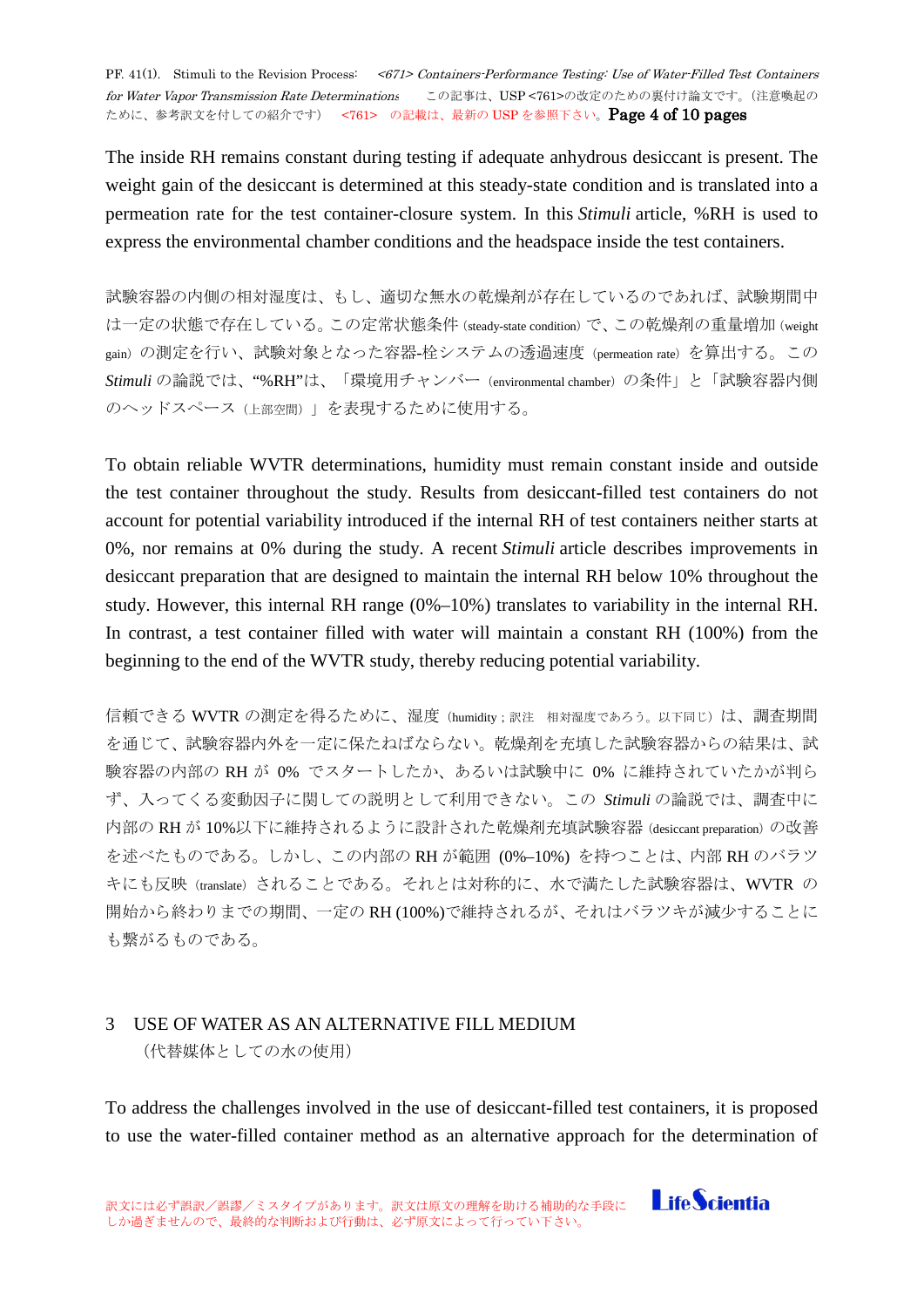PF. 41(1). Stimuli to the Revision Process: <671> Containers-Performance Testing: Use of Water-Filled Test Containers for Water Vapor Transmission Rate Determinations この記事は、USP <761>の改定のための裏付け論文です。(注意喚起の ために、参考訳文を付しての紹介です) <761> の記載は、最新の USP を参照下さい。Page 5 of 10 pages

WVTR of container-closure systems for solid oral drug products. Desiccant-filled test containers stored in a  $40^{\degree}/75\%$  RH chamber achieve a vapor-pressure difference of 65%–75% if the internal RH created by the desiccant ranges from 0% to 10%. On the other hand, water-filled test containers stored in an environmental chamber at  $40^{\circ}/25\%$  RH achieve and maintain a constant vapor pressure difference of 75%.

乾燥剤を充填した試験容器の使用に伴う困難な点に対処するために、固形内服剤の容器-栓システ ムの WVTR 測定のための変法 (alternative approach) として、水充填容器法 (water-filled container method) の使 用を提案する。チャンバー (40℃, 75% RH) 中に保管した乾燥剤を充填した試験容器は、もし内部 の RH を 0% ~ 10%の乾燥範囲(desiccant ranges)とした時は、65%~75%の水蒸気の差異となる。 一方、環境チャンバーの 40℃で 25%の中に保存した「水を充填した試験容器」は、75%という一 定な水蒸気圧を達成し、かつ維持がされる。

#### <span id="page-4-0"></span>**3.1 Experience with Water-Filled Test Containers** (水充填試験容器での経験)

In practice, multiple benefits have been realized by implementing WVTR testing using water as the test medium for blister samples. With water, the variability of the fill amount does not result in variability of internal RH, and no interaction with container walls has been observed. The stability of the internal RH afforded by water facilitates holding the samples or reusing them at a later time, or in multiple studies (e.g., different storage conditions using the same samples). Additional measurements or extensions of studies are possible without concern about depleting the water.

実際に、ブリスター(blister)サンプル用の試験媒体として水を使用した WVTR 試験を実施すること により、多様な便益の得られることが実現となる。水では充填量の変動は、内部の RH の変動を生 じるさせることは無く、容器の壁との相互作用(interaction)も存在していない。水によって与えられ る内部 RH の安定は、サンプルの保持や、後日にそれを使用することや、他の調査(例えば、同じ サンプルを使用しての各種の保存条件)で、それを再使用することを容易とする。また、その水が 無くなるという心配なしに、調査の追加的な測定や延長が可能となる。

In addition, potential exposure of desiccant to moisture during filling and handling before testing is eliminated with the water-filled container method, and physical damage to foil lidding caused by desiccant is also eliminated. This includes elimination of special handling requirements to protect desiccant-filled blister samples from excessive exposure to moisture before testing. Also, samples filled with aqueous dye can be used for leak testing before or after WVTR testing. Use of dye enhances visual detection of gross leaks during the study.

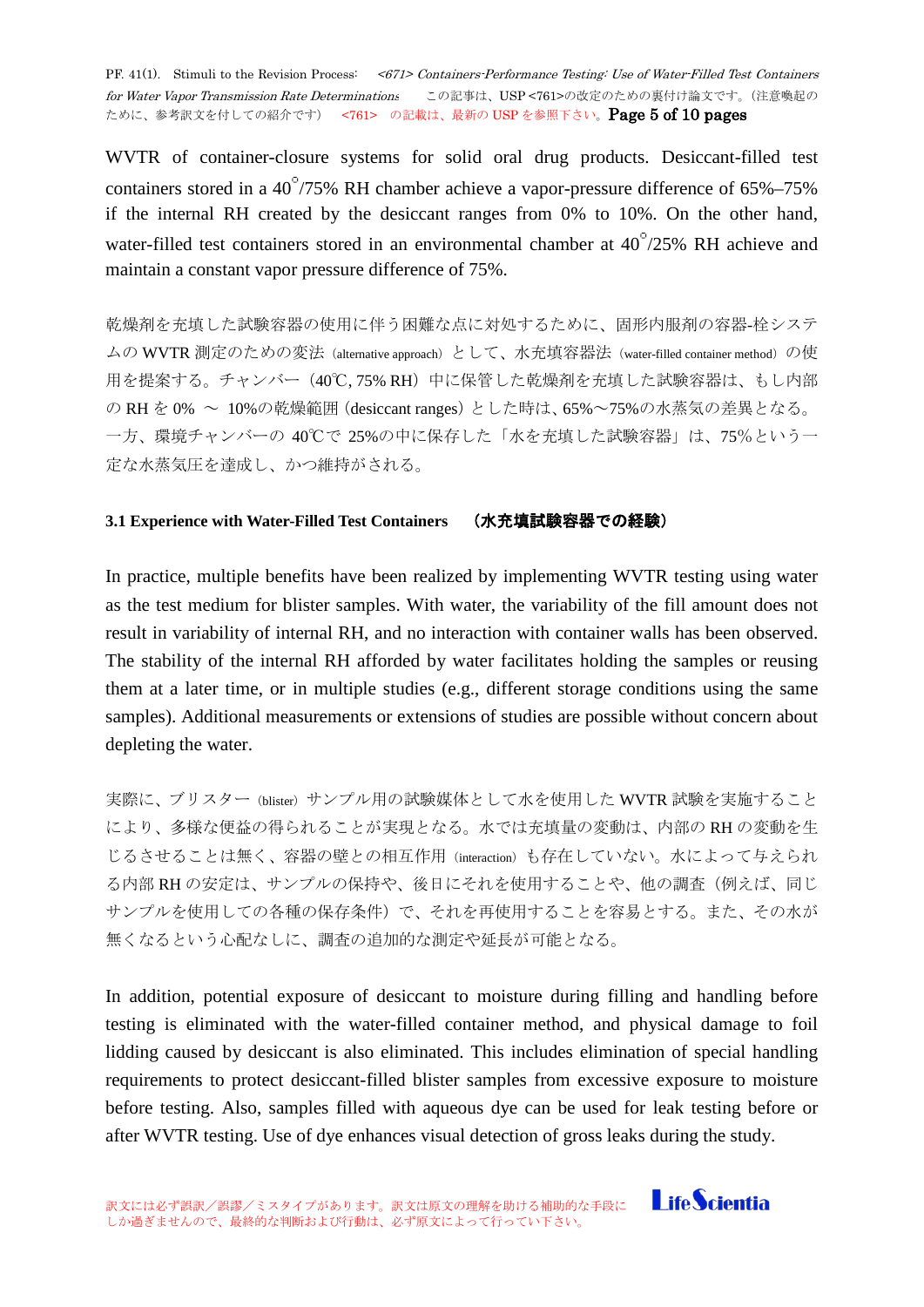PF. 41(1). Stimuli to the Revision Process: <671> Containers-Performance Testing: Use of Water-Filled Test Containers for Water Vapor Transmission Rate Determinations この記事は、USP <761>の改定のための裏付け論文です。(注意喚起の ために、参考訳文を付しての紹介です) <761> の記載は、最新の USP を参照下さい。Page 6 of 10 pages

更に、水を充填した容器法では、試験前の充填や取扱い中に、湿気に対してその乾燥剤が曝露され る可能性が排除される。そして乾燥剤によって生じる foil lidding(訳注:意味不詳。例えば、内面をアルミな どでコート部分か?)に対する物理的損傷もまた取り除ける。これには、乾燥剤を充填したブリスター のサンプルを、試験前の湿気に対する過剰な曝露から保護するための、特別な取扱いの要求も除去 されることも含まれている。また、水溶性色素液で充填したサンプルを、WVTR 試験前後のリーク 試験にも使用することが出来る。

Sample preparation techniques are important for filling blisters with water. The best practice for delivering water into the cavities on the packaging line was developed using a manual syringe filled with water, allowing delivery of a few drops of water to each cavity without causing sealing problems.

ブリスターを水で充填するためのサンプル調製テクニックが重要となる。水を充填したマニュアル (手で操作する)シリンジを使用して、包装ラインにあるキャビティ(cavities:(訳注)カプセルを収納するク ボミ)に、水を充填する最も良い方法を開発した。これは、シーリング上での問題を生じさせるこ とも無く、各キャビティに水の数滴を入れることを可能にするものであった。

#### <span id="page-5-0"></span>**3.2 Amount of Water for Test Containers** (試験容器の水の量)

For blisters, approximately 10–100 mg of water (about 1–10 drops), depending upon expected WVTR, is adequate for all blister types at  $40^{\circ}/25\%$  RH. As an example, consider the preparation of a low-barrier WVTR package, e.g., a PVC water-filled blister as shown in *[Table](http://www.usppf.com/pf/pub/data/v411/GEN_STIMULI_411_s201264.html%23GEN_STIMULI_411_s201264-tb1)  [1](http://www.usppf.com/pf/pub/data/v411/GEN_STIMULI_411_s201264.html%23GEN_STIMULI_411_s201264-tb1)*. The expected WVTR is about 1.5 mg water/(day  $\times$  cavity) at 40<sup>°</sup> and a 75% RH vapor-pressure difference. The initial amount of water required to create 100% RH at  $40^{\circ}$  in this blister (approximately 0.5 cc volume) is 0.025 mg of water, on the basis of absolute humidity. For a typical WVTR study of a low-barrier blister, 2 days are allowed for equilibration, followed by a study period of 15 days for obtaining 3–5 weight determinations. This is a total exposure time, or permeation time, of 17 days. According to *Equation 1*, a minimum of 25.5 mg of water is needed.

ブリスターに対しては、予想される WVTR に基づいて、約 10~100 mg(約 1~10 滴)の水の添加 が、40℃25% RH での全てのブリスタータイプに適切なものである。一つの事例として、表1に示 したような、PVC の水充填ブリスターの様な、低バリアー性 WVTR 包装の標品を考えてみる。そ の予想される WVTR は、40℃で 75% RH の水蒸気の差圧で、約 1.5 mg water/(day × cavity)である。 このブリスター(約 0.5 cc 容量)での 40℃での 100% RH を生じさせるために必要な水の初期量は、

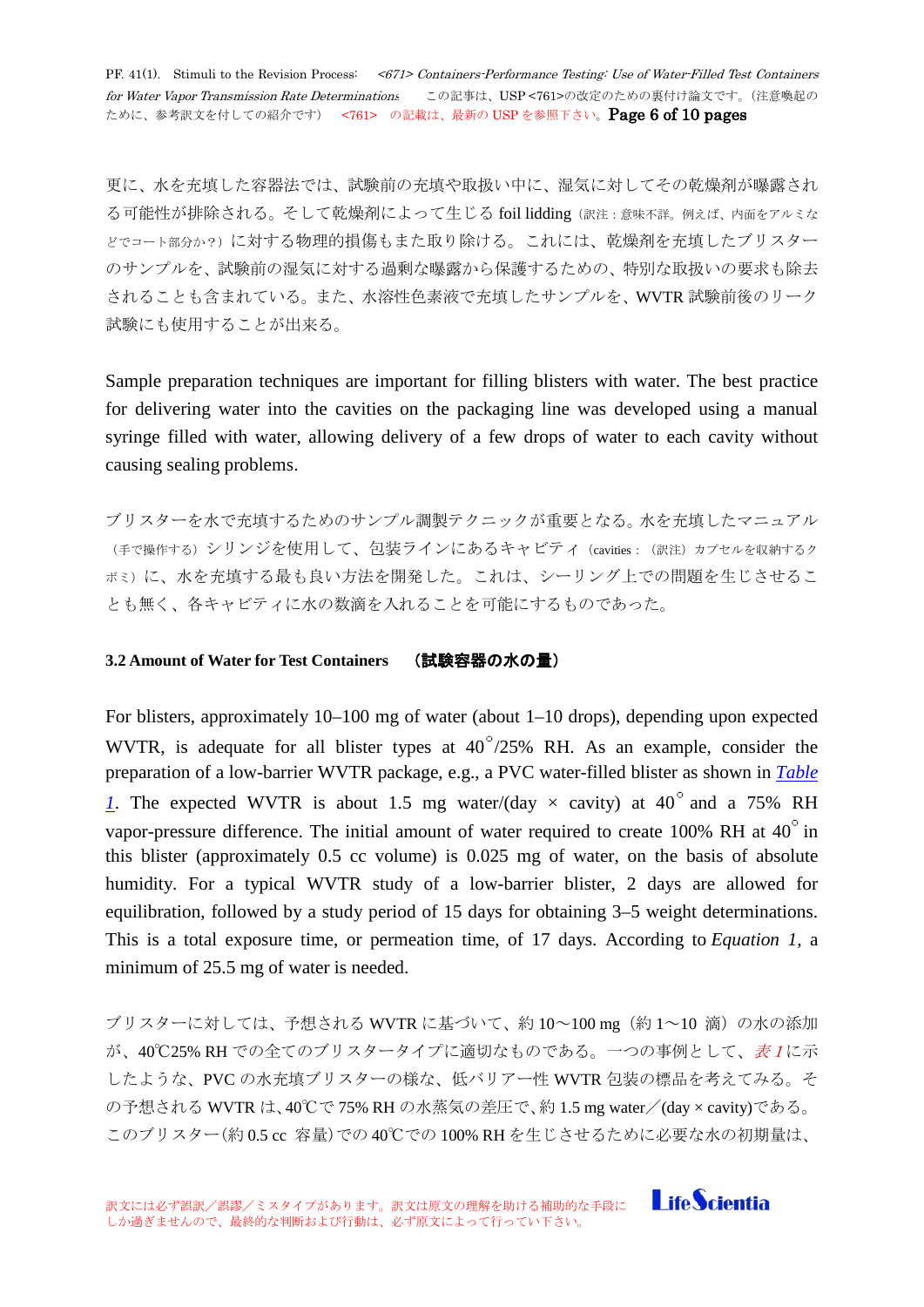PF. 41(1). Stimuli to the Revision Process: <671> Containers-Performance Testing: Use of Water-Filled Test Containers for Water Vapor Transmission Rate Determinations この記事は、USP <761>の改定のための裏付け論文です。(注意喚起の ために、参考訳文を付しての紹介です) <761> の記載は、最新の USP を参照下さい。Page 7 of 10 pages

絶対湿度(absolute humidity)に基づき、水 0.025 mg となる。低バリアー性のブリスターの代表的 な WVTR 調査に対して、平衡となるのに2日間をとり、3~5回の重量測定に対して約 15 日間を とる。したがって、全曝露時間(または透過時間)は 17日となる。式1に従って、水の最小量は、 25.5 mg となる。

1.5 mg water / (day  $\times$  cavity)  $\times$  17 days + 0.025 mg = 25.5 mg water/cavity *(1)* ( $\pm$  1)

The recommended amount of water for this blister system is about 50 mg. *Equation 1* can be used to determine the minimum amount of water for all blister types, and this amount should then be multiplied by 2–3 to achieve an excess. For bottles, a 10%–25% fill volume of water will create and maintain 100% RH during the entire study.

このブリスターシステムに対する水の推奨量は、約 50mg である。*式1*は、全てのブリスターのタ イプの水の最小量を決定するために使用することが出来るものであり、そして、安全量とするため に、2~3の係数を乗じること。ボトル(bottles;瓶)に対しては、水の 10 ~ 25% の充填容量 が、調査期間の全体に対して 100% RH を生じさせ、かつ維持するものである。

# <span id="page-6-0"></span>**3.3 Comparison of Results for Water-Filled and Desiccant-Filled Test Containers** (水充填と乾燥剤充填の試験容器の結果の比較)

Observed differences in WVTR results for water-filled test containers versus desiccant-filled test containers are practically insignificant. Several sets of data are provided in *[Table 1](http://www.usppf.com/pf/pub/data/v411/GEN_STIMULI_411_s201264.html%23GEN_STIMULI_411_s201264-tb1)*. The raw data for each set are shown graphically in *[Figure 1](http://www.usppf.com/pf/pub/data/v411/GEN_STIMULI_411_s201264.html%23GEN_STIMULI_411_s201264-fig1)*.

水を充填した試験容器に対する乾燥剤充填試験容器についての WVTR 結果の観察された差異は、 実際上、取るに足らないものであった。幾つかのデータセットを表1に示した。各セットについて の生データを *Figure 1* に図示した。

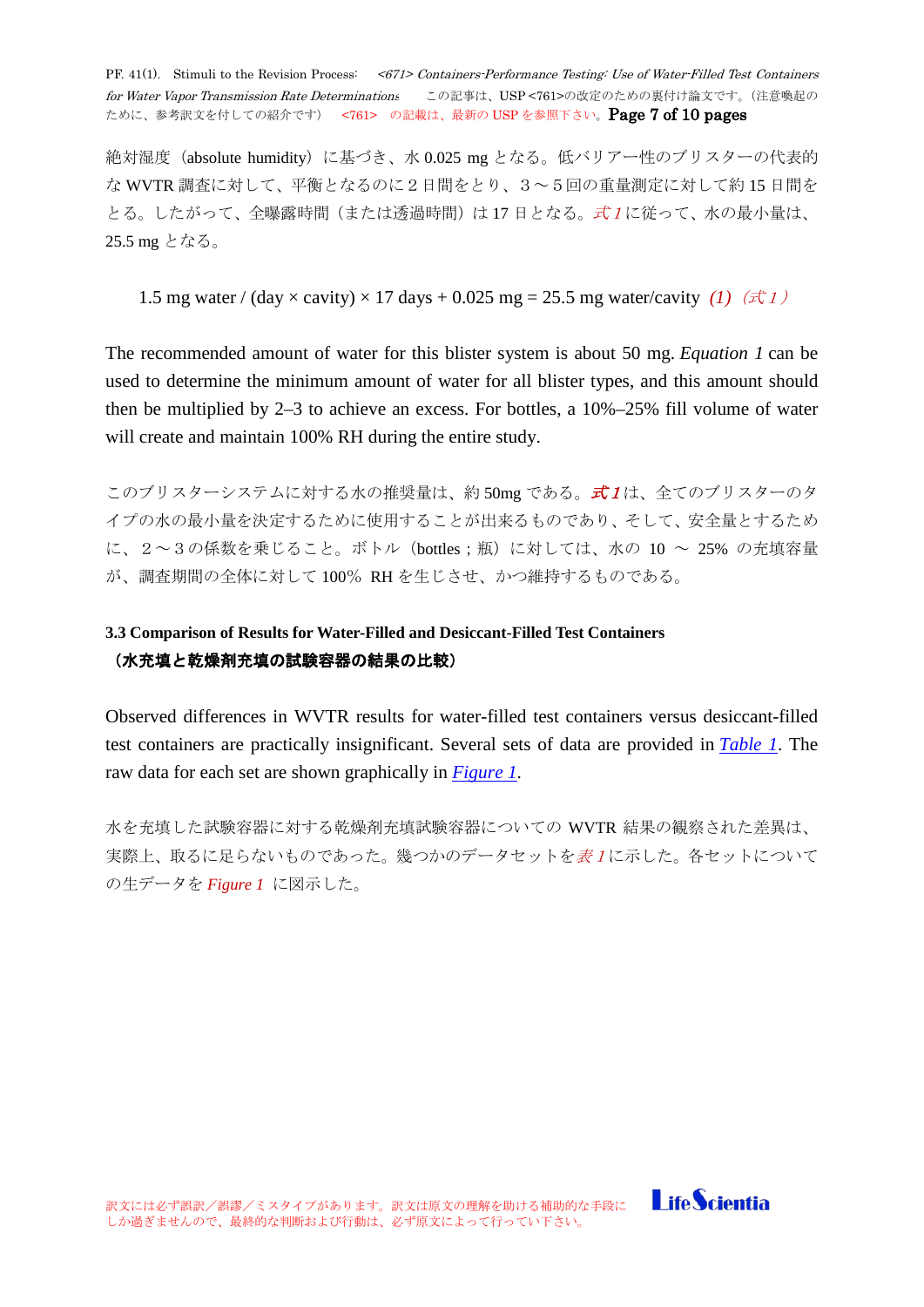PF. 41(1). Stimuli to the Revision Process: <671> Containers-Performance Testing: Use of Water-Filled Test Containers for Water Vapor Transmission Rate Determinations この記事は、USP <761>の改定のための裏付け論文です。(注意喚起の ために、参考訳文を付しての紹介です) <761> の記載は、最新の USP を参照下さい。Page 8 of 10 pages

*Table 1*. Summary of WVTR Studies Comparing Desiccant-Filled and Water-Filled Samples

| <b>Sample description</b>                                                    | <b>Fill medium</b> | <b>Chamber</b><br>conditions | Number of test<br>containers | <b>Average WVTR</b>                                  |
|------------------------------------------------------------------------------|--------------------|------------------------------|------------------------------|------------------------------------------------------|
| 7.5 mil PVC                                                                  | Molecular sieves   | 40°C/75% RH                  | 10                           | 1.46 mg/(day $\times$ cavity)                        |
|                                                                              | Water              | 40°C/25% RH                  |                              | 1.39 mg/(day $\times$ cavity)                        |
| 0.6 mil PCTFE                                                                | Calcium chloride   | 40°C/75% RH                  | 10                           | 0.161 mg/(day $\times$ cavity)                       |
|                                                                              | Water              | 40°C/25% RH                  | 6                            | 0.162 mg/(day $\times$ cavity)                       |
| 2 mil PCTFE                                                                  | Molecular sieves   | 40°C/75% RH                  | 10                           | 0.104 mg/(day $\times$ cavity)                       |
|                                                                              | Water              | 40°C/25% RH                  | 10                           | 0.105 mg/(day $\times$ cavity)                       |
| 325 mL HIS <sup>a</sup> HDPE <sup>b</sup> Bottle                             | Molecular sieves   | 40°C/75% RH                  | 10                           | $2.97 \text{ mg}/(\text{day} \times \text{package})$ |
| 325 mL HIS HDPE Bottle                                                       | Water              | 40°C/25% RH                  |                              | $3.20 \text{ mg}/(\text{day} \times \text{package})$ |
| <sup>a</sup> HIS, heat induction sealed.<br>HDPE, high-density polyethylene. |                    |                              |                              |                                                      |

| ( <i>表1</i> 乾燥剤充填と水充填のサンプルを比較する WVTR 調査の要約) |
|---------------------------------------------|
|                                             |

 $3.5$ ٩ /WTR [mg/(day\*package)] 3 sf.  $2.5$  $2^{\circ}$  $1.5$  $1$  $0.5$ 0 water desiccant water desiccant water water esiccan desiccan 7.5 mil PVC 0.6 mil Aclar 2 mil Aclar **HDPE** bottle

Sample type (desiccant-filled vs. water-filled) within package type

*Figure 1*. Graphic representation of raw data for *[Table 1](http://www.usppf.com/pf/pub/data/v411/GEN_STIMULI_411_s201264.html%23GEN_STIMULI_411_s201264-tb1)*. (図1.表1の生データのグラフによる表示)

訳注:水蒸気の差圧は、何れも 75%RH で、その時の温度は 40℃である

## <span id="page-7-0"></span>4. SUMMARY AND CONCLUSIONS (要約と結論)

WVTR can be measured in terms of desiccant weight gain or water weight loss for a container-closure system held in an environment with constant temperature and RH. Test containers filled with water provide a constant vapor-pressure difference across test container walls, offering potential improvements in WVTR testing compared to desiccant-filled

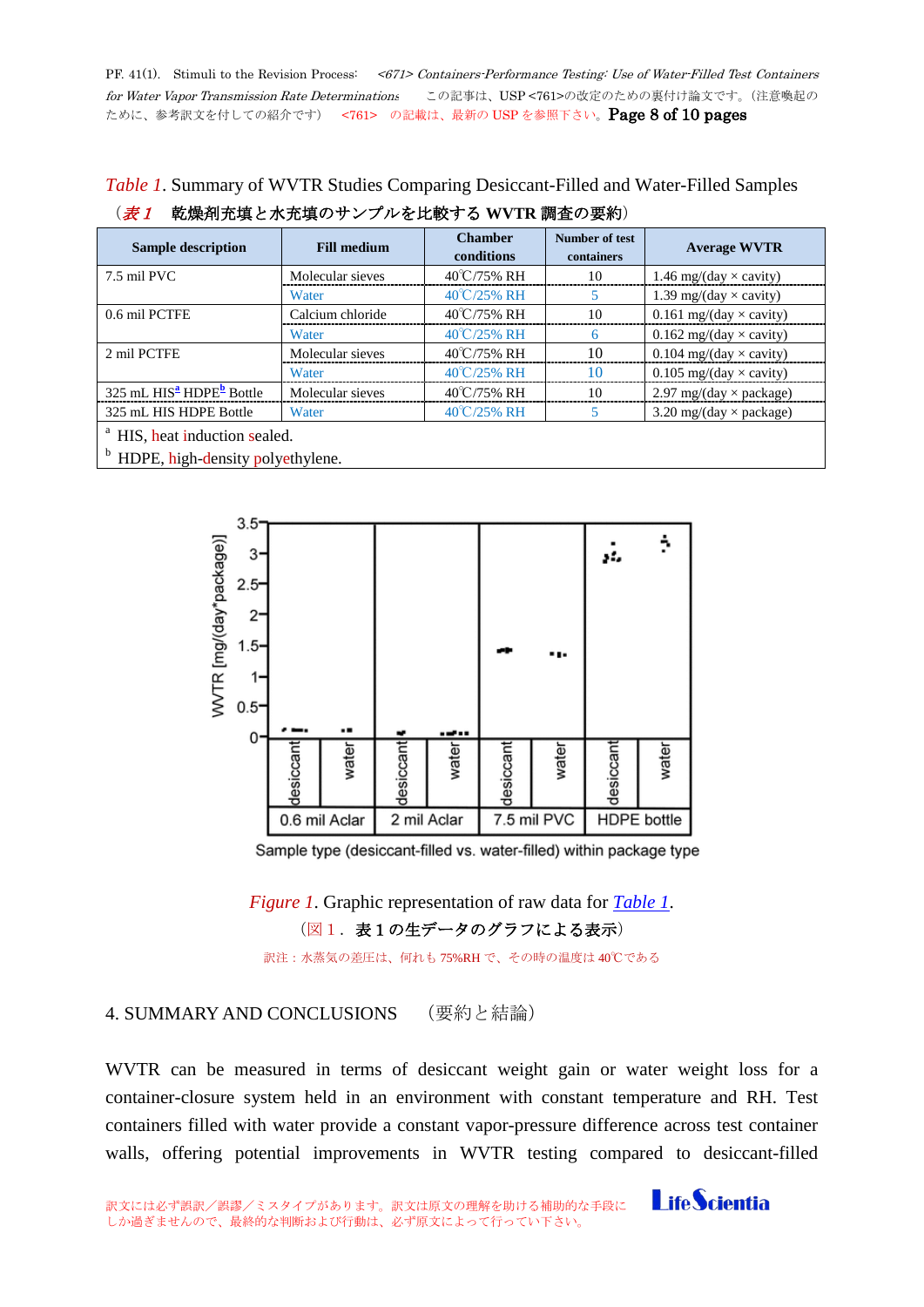PF. 41(1). Stimuli to the Revision Process: <671> Containers-Performance Testing: Use of Water-Filled Test Containers for Water Vapor Transmission Rate Determinations この記事は、USP <761>の改定のための裏付け論文です。(注意喚起の ために、参考訳文を付しての紹介です) <761> の記載は、最新の USP を参照下さい。Page 9 of 10 pages

containers where the vapor pressure inside may neither start nor remain at 0% RH. Also, use of water-filled containers mitigates many of the challenges inherent in the preparation and handling of desiccant and desiccant-filled containers. Eli Lilly and Company has proposed that the water-filled container method be included in general chapter  $\langle 671 \rangle$  and be adopted as an industry standard for WVTR determinations of container-closure systems for solid oral drug products.

WVTR は、一定の温度および相対湿度での環境中に置かれた容器-栓システムに対して、乾燥剤の 重量増加 (desiccant weight gain) あるいは水分重量 (water weight loss) の損失の観点から測定することが出来 る。水で充填した試験容器は、試験容器の壁を横切る水蒸気の一定した差圧を与える。乾燥剤充填 容器では、容器内側の水蒸気圧が 0% RH でスタートしないかも知れないし、0% RH に保持されな いかも知れないが、それと比較して、水を充填した試験容器での WVTR 試験は、その状況改善の 可能性を提供するものである。同じく、水を充填した試験容器の使用は、乾燥剤および乾燥剤充填 容器の作成と取扱いにおける固有な困難の多くを軽減するものである。Eli Lilly and Company は、 general chapter <671>に、水充填容器法(water-filled container method)を包括させ、固形内服剤の容器-栓シ ステムの WVTR 測定の業界標準として採用することを提案する。

### <span id="page-8-0"></span>ACKNOWLEDGMENTS (謝辞)

The authors would like to acknowledge Lilly colleagues for their contributions to this work: Juan Arandia, Tamara Edelman, Allan Hoepers, Timothy Kramer, Jacob Lewis, David Pena, Michael Skibic, and Randy Thackrey. Also, the authors acknowledge that the contributions by Mocon and the members of the USP  $(671)$  Expert Panel and the PORI Container/Closure Systems Working Group continue to be an important and valuable resource for the science of permeation testing and for the utilization of WVTR values for drug product registrations.

### <span id="page-8-1"></span>**REFERENCES** (文献)

- 1.Hunt D, Sparks DL, Eakins MN, Foster MG. Pharmaceutical packaging: moisture permeation and integrity testing. Stimuli to the Revision Process. *Pharmacopeial Forum*. 2014;40(2).
- 2.USP. In-Process Revision of General Chapter  $\langle$  671  $\rangle$  Containers—Performance *Testing*. Moisture vapor transmission: barrier protection determination for packaging systems for solid oral dosage forms. *Pharmacopeial Forum*. 2013;39(2).